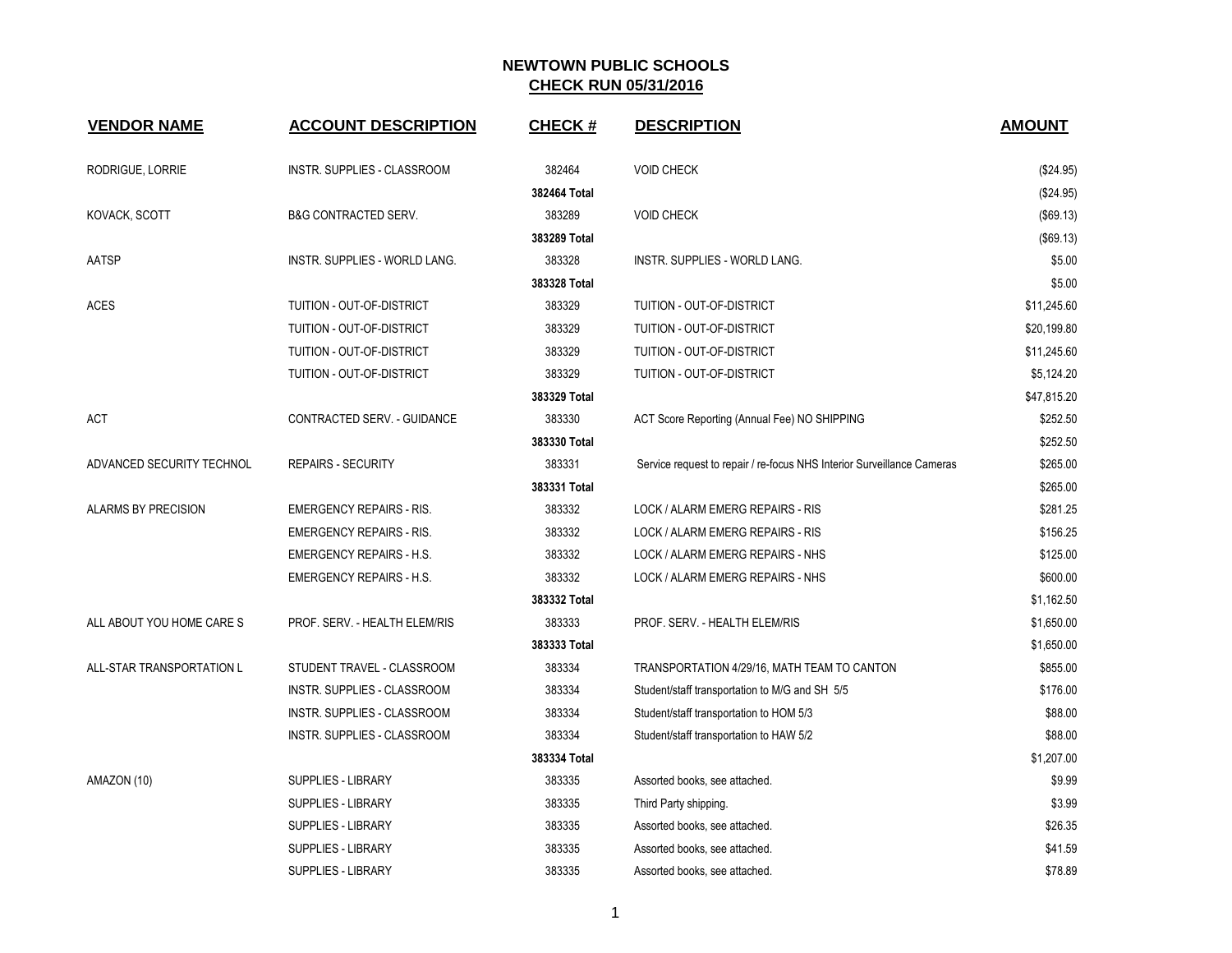| <b>VENDOR NAME</b>        | <b>ACCOUNT DESCRIPTION</b>       | <b>CHECK#</b> | <b>DESCRIPTION</b>            | <b>AMOUNT</b> |
|---------------------------|----------------------------------|---------------|-------------------------------|---------------|
|                           |                                  |               |                               |               |
| AMAZON (10)               | <b>SUPPLIES - LIBRARY</b>        | 383335        | Assorted books, see attached. | \$99.36       |
|                           | <b>SUPPLIES - LIBRARY</b>        | 383335        | Assorted books, see attached. | \$133.58      |
|                           | SUPPLIES - LIBRARY               | 383335        | Assorted books, see attached. | \$135.32      |
|                           | <b>SUPPLIES - LIBRARY</b>        | 383335        | Assorted books, see attached. | \$8.66        |
|                           | <b>SUPPLIES - LIBRARY</b>        | 383335        | Assorted books, see attached. | \$13.79       |
|                           | <b>SUPPLIES - LIBRARY</b>        | 383335        | Assorted books, see attached. | \$24.47       |
|                           | <b>SUPPLIES - LIBRARY</b>        | 383335        | Third party shipping.         | \$3.99        |
|                           | SUPPLIES - LIBRARY               | 383335        | Assorted books, see attached. | \$150.46      |
|                           | <b>SUPPLIES - LIBRARY</b>        | 383335        | Assorted books, see attached. | \$183.15      |
|                           | SUPPLIES - LIBRARY               | 383335        | Assorted books, see attached. | \$12.49       |
|                           | SUPPLIES - LIBRARY               | 383335        | Assorted books, see attached. | \$92.00       |
|                           | <b>SUPPLIES - LIBRARY</b>        | 383335        | Assorted books, see attached. | \$401.54      |
|                           | <b>SUPPLIES - LIBRARY</b>        | 383335        | Assorted books, see attached. | \$48.84       |
|                           |                                  | 383335 Total  |                               | \$1,468.46    |
| AMAZON (9)                | INSTR. SUPPLIES - CLASSROOM      | 383336        | <b>YEARBOOK</b>               | \$45.99       |
|                           | INSTR. SUPPLIES - CLASSROOM      | 383336        | <b>YEARBOOK</b>               | \$91.98       |
|                           | INSTR. SUPPLIES - CLASSROOM      | 383336        | UNIFIED THEATER               | \$20.31       |
|                           | INSTR. SUPPLIES - CLASSROOM      | 383336        | <b>HEMMA</b>                  | \$254.83      |
|                           | INSTR. SUPPLIES - CLASSROOM      | 383336        | <b>HEMMA</b>                  | \$254.83      |
|                           | INSTR. SUPPLIES - CLASSROOM      | 383336        | <b>HEMMA</b>                  | \$254.83      |
|                           | INSTR. SUPPLIES - CLASSROOM      | 383336        | <b>NURTURY</b>                | \$368.48      |
|                           | INSTR. SUPPLIES - CLASSROOM      | 383336        | SS BOOK FINE                  | \$6.59        |
|                           | <b>INSTR. SUPPLIES - ENGLISH</b> | 383336        | <b>English Supplies</b>       | \$27.63       |
|                           | INSTR. SUPPLIES - SOC. STUDIES   | 383336        | <b>SS Supplies</b>            | \$11.46       |
|                           | INSTR. SUPPLIES - SOC. STUDIES   | 383336        | SS Supplies                   | \$53.35       |
|                           | INSTR. SUPPLIES - SOC. STUDIES   | 383336        | WHAT MAKES YOUR BRAIN HAPPY   | \$22.42       |
|                           |                                  | 383336 Total  |                               | \$1,412.70    |
| ANTHEM BLUE CROSS AN      | P/R - VOLUNTARY VISION INS.      | 383337        | ANTHEM MAY 2016               | \$1,111.28    |
|                           |                                  | 383337 Total  |                               | \$1,111.28    |
| AQUARION WATER COMPANY OF | WATER - H.S.                     | 383338        | WATER 200331205 2 THOU GAL    | \$40.84       |
|                           |                                  | 383338 Total  |                               | \$40.84       |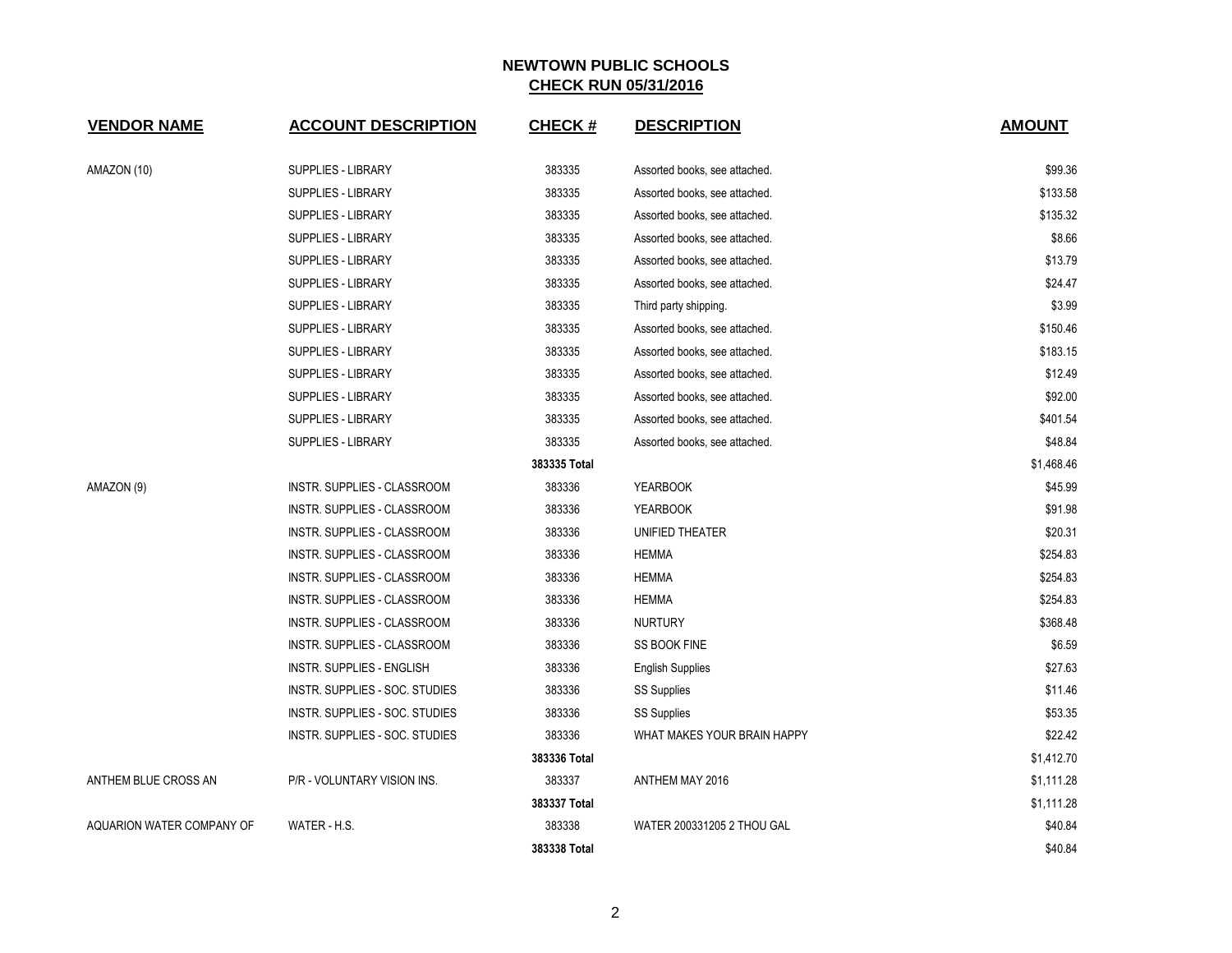| <b>VENDOR NAME</b>                   | <b>ACCOUNT DESCRIPTION</b>     | <b>CHECK#</b> | <b>DESCRIPTION</b>                              | <b>AMOUNT</b> |
|--------------------------------------|--------------------------------|---------------|-------------------------------------------------|---------------|
| ARC-O-ROOTER LLC                     | B. & G. REPAIRS - H.S.         | 383339        | SNAKE MAIN LINE TO GIRLS ROOM 2ND FLR - NHS     | \$225.00      |
|                                      |                                | 383339 Total  |                                                 | \$225.00      |
| <b>AT&amp;T MOBILITY</b>             | <b>TELEPHONE &amp; CABLE</b>   | 383340        | WIRELESS TELEPHONE SERV 2015/16                 | \$158.60      |
|                                      |                                | 383340 Total  |                                                 | \$158.60      |
| <b>BAGEL DELIGHT</b>                 | CONTRACTED SERV. - SUPER.      | 383341        | BAGELS BOE MEETING 04/29/16                     | \$49.95       |
|                                      | CONTRACTED SERV. - SUPER.      | 383341        | SPARK LUNCH WRAPS 05/30/2016                    | \$249.95      |
|                                      |                                | 383341 Total  |                                                 | \$299.90      |
| <b>BMC SOFTWARE INC.</b>             | CONTRACTED SERV. - INFO. TECH. | 383342        | Track It Maintenance/Support for inventory      | \$6,039.59    |
|                                      |                                | 383342 Total  |                                                 | \$6,039.59    |
| <b>BRACKSIECK, JILL</b>              | INSTR. SUPPLIES - CLASSROOM    | 383343        | SUPPLIES FOR SCILAB                             | \$22.35       |
|                                      |                                | 383343 Total  |                                                 | \$22.35       |
| <b>BRANT, THOMAS</b>                 | CONTRACTED SERV. - GUIDANCE    | 383344        | SAT EXPENSES FOOD 05/07/16                      | \$39.57       |
|                                      |                                | 383344 Total  |                                                 | \$39.57       |
| <b>BREWSTER PAINT &amp; DECORATI</b> | B. & G. REPAIRS - M.S.         | 383345        | PAINT FOR BUILDING REPAIRS - NMS                | \$237.65      |
|                                      |                                | 383345 Total  |                                                 | \$237.65      |
| <b>BROOKS ENVIRONMENTAL CONS</b>     | PROF. SERV. - B. & G.          | 383346        | ASBESTOS DESIGNATED PERSON 2015-2016            | \$850.00      |
|                                      | PROF. SERV. - B. & G.          | 383346        | INDOOR AIR QUALITY MTG RE: NMS                  | \$450.00      |
|                                      |                                | 383346 Total  |                                                 | \$1,300.00    |
| CALDERARA, PATTI                     | STAFF TRAIN. - NONPUBLIC       | 383347        | <b>CRITICAL ISSUES CONF</b>                     | \$135.00      |
|                                      |                                | 383347 Total  |                                                 | \$135.00      |
| <b>CANYON CREEK</b>                  | TECH. SOFTWARE - INFO. TECH.   | 383348        | Online Scheduler - 3000 Annual Software License | \$404.00      |
|                                      | TECH. SOFTWARE - INFO. TECH.   | 383348        | Online Scheduler - 3000 Annual Software License | \$404.00      |
|                                      |                                | 383348 Total  |                                                 | \$808.00      |
| CHARTWELLS (BOE)                     | OFF. SUPPLIES - ADMIN.         | 383349        | For Professional Development Refreshments.      | \$52.20       |
|                                      | OFF. SUPPLIES - ADMIN.         | 383349        | For Professional Development Refreshments.      | \$120.00      |
|                                      |                                | 383349 Total  |                                                 | \$172.20      |
| CONNEC-TO-TALK                       | PROF. SERV. - PSYCH/MED. EVAL. | 383350        | PROF. SERV. - PSYCH/MED. EVAL.                  | \$880.00      |
|                                      |                                | 383350 Total  |                                                 | \$880.00      |
| CONNELLY, SUSAN                      | STAFF TRAVEL - GUIDANCE        | 383351        | <b>TRAVEL PPTS</b>                              | \$41.47       |
|                                      | INSTR. SUPPLIES - GUIDANCE     | 383351        | <b>ITEMS FOR 5TH GRADE NIGHT</b>                | \$32.93       |
|                                      |                                | 383351 Total  |                                                 | \$74.40       |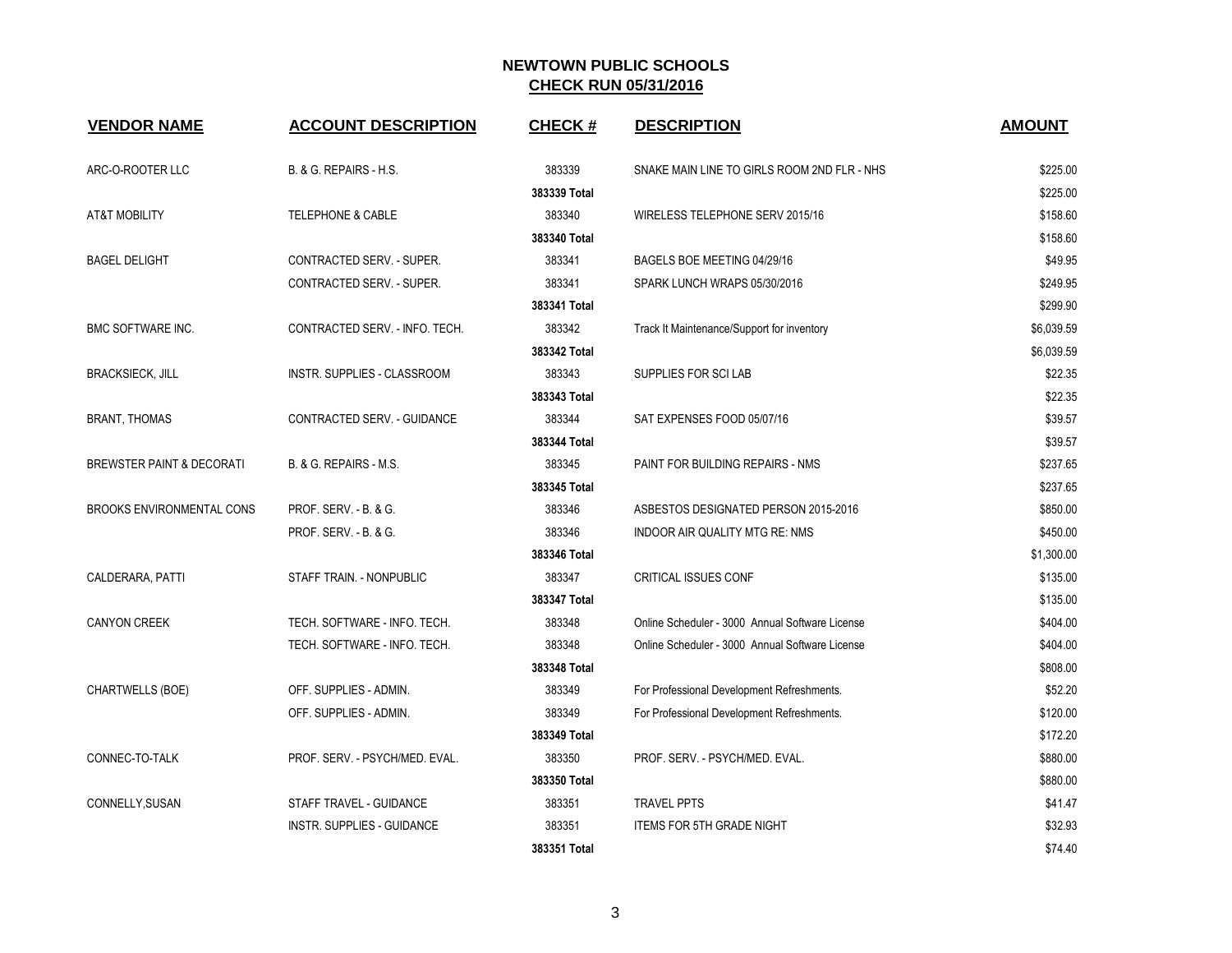| <b>VENDOR NAME</b>                 | <b>ACCOUNT DESCRIPTION</b>          | <b>CHECK#</b> | <b>DESCRIPTION</b>                                             | <b>AMOUNT</b> |
|------------------------------------|-------------------------------------|---------------|----------------------------------------------------------------|---------------|
| CONRON, NANCY                      | STAFF TRAVEL - STAFF DEVELOP.       | 383352        | TRAVEL APRIL 2016 ELL SERVICES                                 | \$77.38       |
|                                    |                                     | 383352 Total  |                                                                | \$77.38       |
| COTTON, KRISTINE                   | <b>TUTORS - HOMEBOUND</b>           | 383353        | <b>TUTORS - HOMEBOUND</b>                                      | \$427.50      |
|                                    |                                     | 383353 Total  |                                                                | \$427.50      |
| <b>CREATIVE MUSIC &amp; ARTS L</b> | <b>REPAIRS - MUSIC</b>              | 383354        | Repair student violin 1/2 Srl# 411964 Inv # 721345             | \$25.00       |
|                                    | <b>REPAIRS - MUSIC</b>              | 383354        | Repair student violin 3/4 Srl# 54603 Inv #719871               | \$25.00       |
|                                    |                                     | 383354 Total  |                                                                | \$50.00       |
| <b>CREC</b>                        | REPAIRS - SP/HEAR.                  | 383355        | 2 WIDEX 7 BOOT                                                 | \$70.00       |
|                                    | REPAIRS - SP/HEAR.                  | 383355        | <b>SHIPPING</b>                                                | \$10.00       |
|                                    |                                     | 383355 Total  |                                                                | \$80.00       |
| <b>CUTTING EDGE HOME SERVICE</b>   | <b>B&amp;G CONTRACTED SERV.</b>     | 383356        | SPRING GRASS CUTTING SERVICE - RIS (PER ESTIMATE)              | \$180.00      |
|                                    |                                     | 383356 Total  |                                                                | \$180.00      |
| DALTON, ANNE                       | STAFF TRAIN. - HEALTH ADMIN.        | 383357        | SPRING SCH. NURSE CONF.                                        | \$75.00       |
|                                    |                                     | 383357 Total  |                                                                | \$75.00       |
| DUMOCH, AMY M.A. CCC-SLP           | CONTRACTED SERV. - SP/HEAR.         | 383358        | CONTRACTED SERV. - SP/HEAR.                                    | \$1,210.00    |
|                                    |                                     | 383358 Total  |                                                                | \$1,210.00    |
| EDUCATION CONNECTION               | BEHAVIORAL THERAP. - SP. ED. PREK-8 | 383359        | BEHAVIORAL THERAP. - SP. ED. PREK-8                            | \$1,419.41    |
|                                    | STAFF TRAIN. - STAFF DEVELOP.       | 383359        | Learning Services April 20, 2016 Generation Science Leadership | \$450.00      |
|                                    |                                     | 383359 Total  |                                                                | \$1,869.41    |
| ELITE ROOFING & RESTORATION        | B. & G. REPAIRS - H.S.              | 383360        | REPAIR ROOF LEAK / FLASH VENT PIPE                             | \$1,610.00    |
|                                    | B. & G. REPAIRS - H.S.              | 383360        | REPAIR ROOF LEAK / FLASH VENT PIPE                             | \$1,100.00    |
|                                    | <b>EMERGENCY REPAIRS - M.S.</b>     | 383360        | ROOF LEAK REPAIRS - NMS                                        | \$951.53      |
|                                    |                                     | 383360 Total  |                                                                | \$3,661.53    |
| EVERSOURCE (ELEC-BOE)              | ELECTRICITY - S.H.                  | 383361        | ELEC 51934736059 77100. KWH                                    | \$10,490.99   |
|                                    | ELECTRICITY - S.H.                  | 383361        | ELEC 51922733035 69.80 KWH                                     | \$30.09       |
|                                    | ELECTRICITY - M.G.                  | 383361        | ELEC 51171733009 25,861.80 KWH                                 | \$4,345.82    |
|                                    | ELECTRICITY - HOM.                  | 383361        | ELEC 51844633024 44,928. KWH                                   | \$7,857.18    |
|                                    | ELECTRICITY - H.S.                  | 383361        | ELEC 51318375011 1662 KWH                                      | \$269.24      |
|                                    | ELECTRICITY - H.S.                  | 383361        | ELEC 5136633040 276 KWH                                        | \$254.15      |
|                                    | ELECTRICITY - H.S.                  | 383361        | ELEC 51223253097 20 KWH                                        | \$46.20       |
|                                    | ELECTRICITY - H.S.                  | 383361        | ELEC 51418253076 387360. KWH                                   | \$59,687.28   |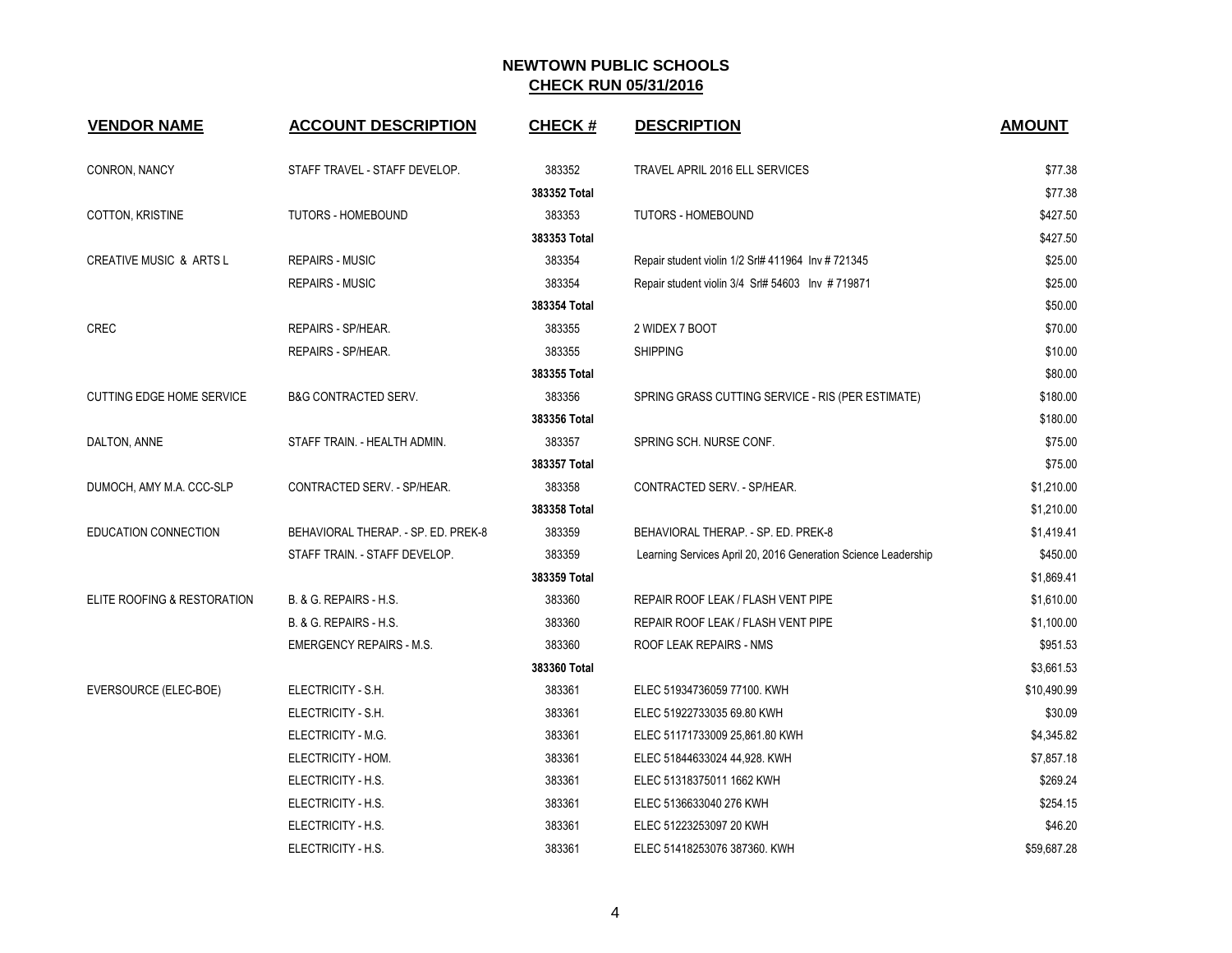| <b>VENDOR NAME</b>        | <b>ACCOUNT DESCRIPTION</b>          | <b>CHECK#</b> | <b>DESCRIPTION</b>                                                 | <b>AMOUNT</b> |
|---------------------------|-------------------------------------|---------------|--------------------------------------------------------------------|---------------|
| EVERSOURCE (ELEC-BOE)     | <b>ENERGY - ELECTRICITY</b>         | 383361        | ELEC 51084633023 30240. KWH                                        | \$4,909.05    |
|                           |                                     | 383361 Total  |                                                                    | \$87,890.00   |
| EVERSOURCE (GAS-BOE)      | PROPANE & NATURAL GAS - RIS.        | 383362        | GAS 57526160064 231. CCF                                           | \$280.25      |
|                           | PROPANE & NATURAL GAS - M.S.        | 383362        | GAS 57201350022 283 CCF                                            | \$330.36      |
|                           | PROPANE & NATURAL GAS - H.S.        | 383362        | GAS 57379855042 380 CCF                                            | \$459.86      |
|                           |                                     | 383362 Total  |                                                                    | \$1,070.47    |
| FOLLETT SCHOOL SOLUTIONS  | STAFF TRAIN. - READING              | 383363        | See attached Ansi Grade A Poly Barcode labels- Black & White/Sheet | \$1,360.00    |
|                           | STAFF TRAIN. - READING              | 383363        | Estimated shipping 10%                                             | \$4.07        |
|                           | <b>REPAIRS - LIBRARY</b>            | 383363        | <b>BOOK ORDER PER ATTACHED</b>                                     | \$199.80      |
|                           |                                     | 383363 Total  |                                                                    | \$1,563.87    |
| <b>FRONTIER</b>           | <b>TELEPHONE &amp; CABLE</b>        | 383364        | TELEPHONE SERV 2015/16                                             | \$105.08      |
|                           |                                     | 383364 Total  |                                                                    | \$105.08      |
| FUCCILLO, LEANNE          | <b>INSTR. SUPPLIES - GUIDANCE</b>   | 383365        | BALLOONS FOR 7TH GRADE STUDENT NIGHT                               | \$11.99       |
|                           |                                     | 383365 Total  |                                                                    | \$11.99       |
| <b>GELSTON, KIRSTEN</b>   | STAFF TRAIN. - NONPUBLIC            | 383366        | <b>CRITICAL ISSUES CONF</b>                                        | \$135.00      |
|                           |                                     | 383366 Total  |                                                                    | \$135.00      |
| HB COMMUNICATIONS INC.    | REPAIRS - INFO. TECH.               | 383367        | Lamp for Epson Power lite 520/530 - Epson ELPLP87                  | \$79.00       |
|                           |                                     | 383367 Total  |                                                                    | \$79.00       |
| HOLT, AMY                 | STAFF TRAVEL - PUPIL SERV.          | 383368        | TRAVEL EAST CONN TRAINING                                          | \$37.91       |
|                           |                                     | 383368 Total  |                                                                    | \$37.91       |
| HOYT, MICHAEL J.          | <b>B&amp;G SUPPLIES - CUSTODIAL</b> | 383369        | SHOES (60068)                                                      | \$137.04      |
|                           |                                     | 383369 Total  |                                                                    | \$137.04      |
| JONES SCHOOL SUPPLY CO. I | CONTRACTED SERV. - GUIDANCE         | 383370        | Item No, 2030 - Graduation Service Pin - Class of 2016             | \$318.00      |
|                           | CONTRACTED SERV. - GUIDANCE         | 383370        | Shipping                                                           | \$15.90       |
|                           |                                     | 383370 Total  |                                                                    | \$333.90      |
| KAMCO SUPPLY CORP OF NEW  | <b>EMERGENCY REPAIRS - RIS.</b>     | 383371        | REPLACE FIRE DAMAGED CEILING TILES - RIS                           | \$286.08      |
|                           |                                     | 383371 Total  |                                                                    | \$286.08      |
| KIDS LANGUAGE CENTER      | CONTRACTED SERV. - SP/HEAR.         | 383372        | CONTRACTED SERV. - SP/HEAR.                                        | \$700.00      |
|                           |                                     | 383372 Total  |                                                                    | \$700.00      |
| KOVACK, SCOTT             | <b>B&amp;G CONTRACTED SERV.</b>     | 383373        | SHOES (60068)                                                      | \$43.65       |
|                           |                                     | 383373 Total  |                                                                    | \$43.65       |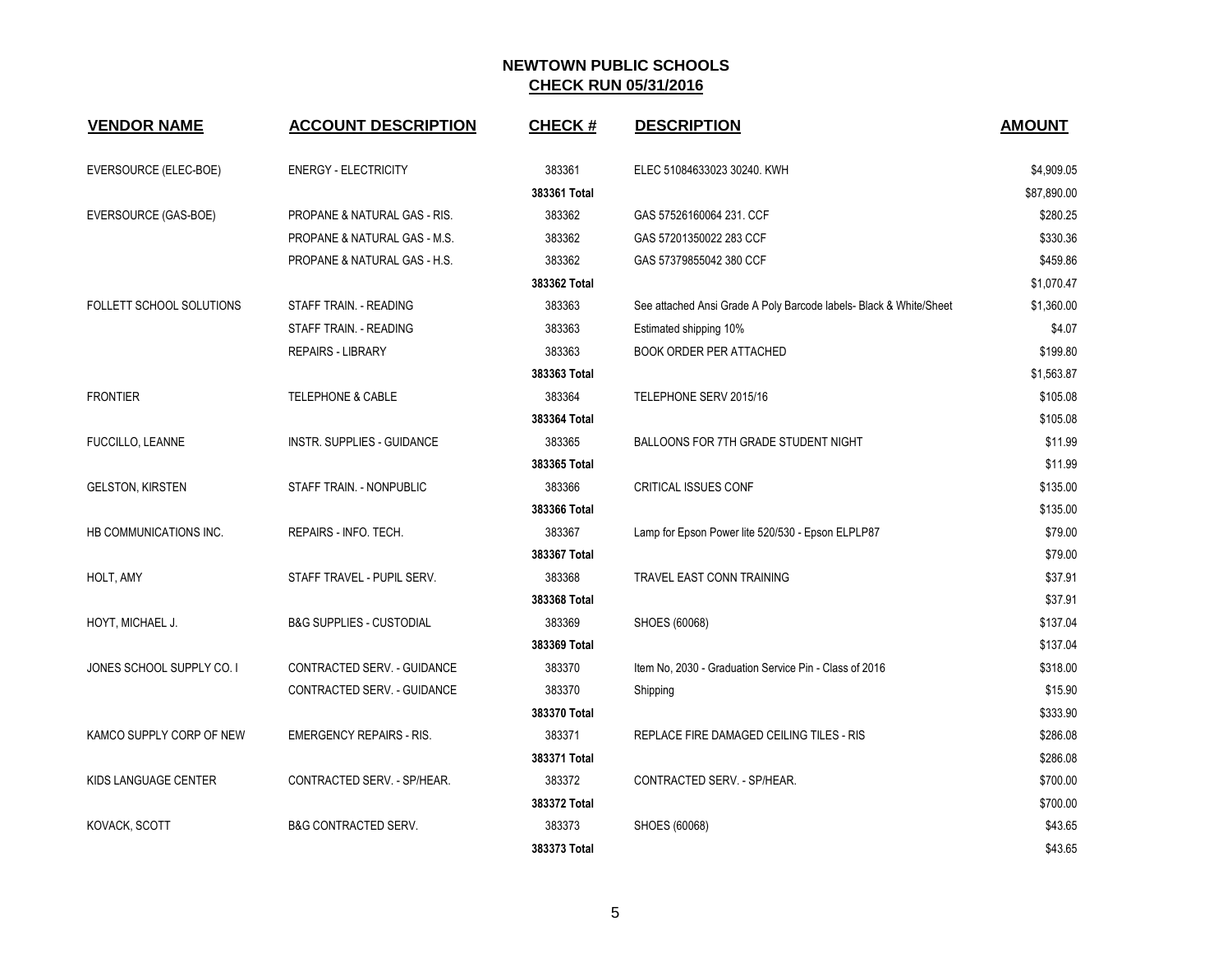| <b>VENDOR NAME</b>         | <b>ACCOUNT DESCRIPTION</b>          | <b>CHECK#</b> | <b>DESCRIPTION</b>                                                  | <b>AMOUNT</b> |
|----------------------------|-------------------------------------|---------------|---------------------------------------------------------------------|---------------|
| KREVIT, H. & COMPANY, INC. | <b>B&amp;G SUPPLIES - CUSTODIAL</b> | 383374        | CHLORINE FOR POOL - NHS                                             | \$297.40      |
|                            |                                     | 383374 Total  |                                                                     | \$297.40      |
| MASON W.B. INC.            | OFF. SUPPLIES - BUS. SERV.          | 383375        | <b>SUPPLIES 2015/16</b>                                             | \$39.68       |
|                            | OFF. SUPPLIES - BUS. SERV.          | 383375        | <b>SUPPLIES 2015/16</b>                                             | \$39.68       |
|                            | OFF. SUPPLIES - BUS. SERV.          | 383375        | <b>SUPPLIES 2015/16</b>                                             | \$70.31       |
|                            | OFF. SUPPLIES - BUS. SERV.          | 383375        | <b>WATER 2015/16</b>                                                | (\$36.00)     |
|                            | OFF. SUPPLIES - BUS. SERV.          | 383375        | <b>WATER 2015/16</b>                                                | \$65.94       |
|                            | OFF. SUPPLIES - BUS. SERV.          | 383375        | <b>SUPPLIES 2015/16</b>                                             | \$46.47       |
|                            | <b>B&amp;G SUPPLIES - ADMIN.</b>    | 383375        | MAINT SHOP REPLACE INK CARTRIDGE                                    | \$30.99       |
|                            |                                     | 383375 Total  |                                                                     | \$257.07      |
| MEYER WILLIAM B.INC.       | <b>B&amp;G SUPPLIES - MAINT.</b>    | 383376        | MOVING BOXES FOR UPCOMING MOVES (CHALK HILL, NHS, RIS)              | \$800.00      |
|                            | <b>B&amp;G SUPPLIES - MAINT.</b>    | 383376        | MOVING BOXES FOR UPCOMING MOVES (CHALK HILL, NHS, RIS)              | \$400.00      |
|                            |                                     | 383376 Total  |                                                                     | \$1,200.00    |
| NATIONAL MINORITY UPDATE   | ADVERTISING - SUPER.                | 383377        | <b>ADVERTISING</b>                                                  | \$295.00      |
|                            |                                     | 383377 Total  |                                                                     | \$295.00      |
| NEWTOWN CULINARY DEPT.     | CONTRACTED SERV. - GUIDANCE         | 383378        | Luncheon - Newtown Scholarship Association Interview Committee      | \$175.00      |
|                            | INSTR. SUPPLIES - SOC. STUDIES      | 383378        | CONTINENTAL BREAKFAST FOR CONVERSATIONS ON RACE                     | \$360.00      |
|                            |                                     | 383378 Total  |                                                                     | \$535.00      |
| <b>NEWTOWN GRAPHICS</b>    | <b>INSTR. SUPPLIES - SCIENCE</b>    | 383379        | GRAPHICS FOR TEES (SUE MCCONNELL EXPO EVENT)                        | \$300.00      |
|                            |                                     | 383379 Total  |                                                                     | \$300.00      |
| NEZVESKY, BONNIE           | STAFF TRAIN. - NONPUBLIC            | 383380        | CRITICAL ISSUES CONF                                                | \$135.00      |
|                            |                                     | 383380 Total  |                                                                     | \$135.00      |
| NOLTE, ROBERT J.           | STAFF TRAIN. - MUSIC                | 383381        | <b>CONF REG</b>                                                     | \$100.00      |
|                            |                                     | 383381 Total  |                                                                     | \$100.00      |
| NORTHEASTERN COMMUNICATIO  | <b>REPAIRS - SECURITY</b>           | 383382        | Motorola XPR3500 Two-Way Digital Radio, incl., Antenna, programming | \$640.25      |
|                            |                                     | 383382 Total  |                                                                     | \$640.25      |
| OSTAR, CATHY               | INSTR. SUPPLIES - GUIDANCE          | 383383        | <b>TEXTBOOKS</b>                                                    | \$59.05       |
|                            |                                     | 383383 Total  |                                                                     | \$59.05       |
| OTIS ELEVATOR COMPANY      | <b>B&amp;G CONTRACTED SERV.</b>     | 383384        | ELEVATOR SVC CONTRACT - HAWL / RIS 2015-2016                        | \$274.01      |
|                            |                                     | 383384 Total  |                                                                     | \$274.01      |
| PETTY, DENNIS              | <b>B&amp;G SUPPLIES - CUSTODIAL</b> | 383385        | SHOES (60068)                                                       | \$139.00      |
|                            |                                     | 383385 Total  |                                                                     | \$139.00      |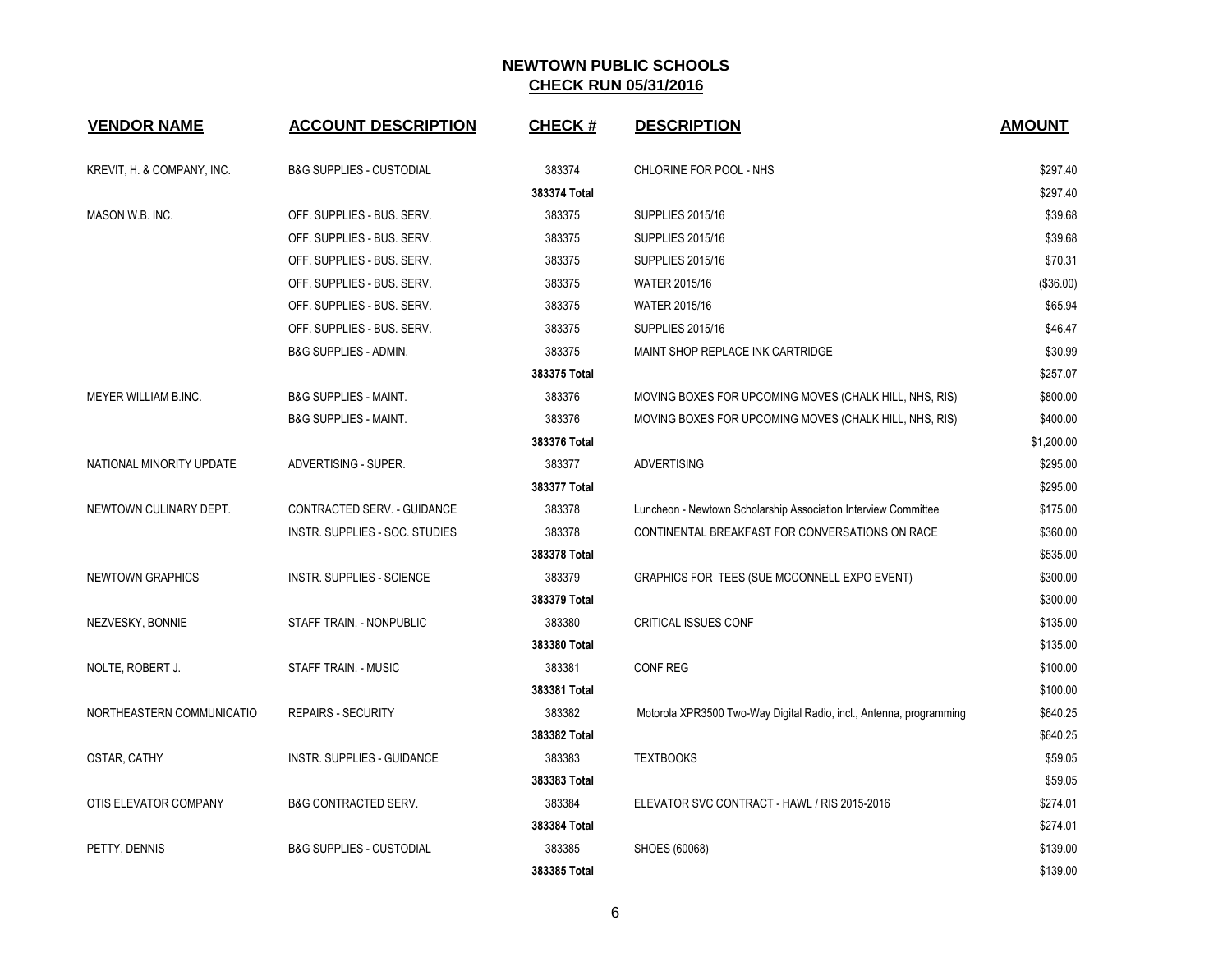| <b>VENDOR NAME</b>                   | <b>ACCOUNT DESCRIPTION</b>        | <b>CHECK#</b> | <b>DESCRIPTION</b>                                              | <b>AMOUNT</b> |
|--------------------------------------|-----------------------------------|---------------|-----------------------------------------------------------------|---------------|
| POPE, JONATHAN                       | CONTRACTED SERV. - MUSIC          | 383386        | Payment for accompaniment to Winter and Spring student concerts | \$400.00      |
|                                      |                                   | 383386 Total  |                                                                 | \$400.00      |
| POWERSCHOOL GROUP LLC                | CONTRACTED SERV. - INFO. TECH.    | 383387        | MS-PS-PASC Support Contact                                      | \$263.01      |
|                                      | CONTRACTED SERV. - INFO. TECH.    | 383387        | PowerSchool Registration Signature Annual Fee                   | \$16,285.50   |
|                                      | CONTRACTED SERV. - INFO. TECH.    | 383387        | PowerSchool Registration Signature Set-up Fee                   | \$4,512.00    |
|                                      |                                   | 383387 Total  |                                                                 | \$21,060.51   |
| <b>READING &amp; WRITING PROJECT</b> | CONTRACTED SERV. - STAFF DEVELOP. | 383388        | Leah Bragin Developer Days at NMS. April 4-5, 2016              | \$4,140.18    |
|                                      |                                   | 383388 Total  |                                                                 | \$4,140.18    |
| RICKEY, ELIZABETH T.                 | TUTORS - HOMEBOUND                | 383389        | <b>TUTORS - HOMEBOUND</b>                                       | \$960.00      |
|                                      |                                   | 383389 Total  |                                                                 | \$960.00      |
| RODRIGUE, LORRIE                     | INSTR. SUPPLIES - CLASSROOM       | 383390        | PATHWAY REISSUE CHK #382464                                     | \$24.95       |
|                                      |                                   | 383390 Total  |                                                                 | \$24.95       |
| <b>SCHOOL SPECIALTY</b>              | INSTR. SUPPLIES - CLASSROOM       | 383391        | Cases of facial tissue. Free shipping                           | \$200.94      |
|                                      |                                   | 383391 Total  |                                                                 | \$200.94      |
| SMITH, MARDI                         | <b>STAFF TRAIN. - MUSIC</b>       | 383392        | CONF REG.                                                       | \$150.00      |
|                                      |                                   | 383392 Total  |                                                                 | \$150.00      |
| SOUTHBURY PRINTING C                 | OFF. SUPPLIES - BUS. SERV.        | 383393        | 10.000 PAYROLL TIME SHEETS                                      | \$1,821.92    |
|                                      | OFF. SUPPLIES - ADMIN.            | 383393        | Signature stamp                                                 | \$25.72       |
|                                      | PRINTING - CLASSROOM              | 383393        | For printing of our Opus Optima Literary Magazine.              | \$1,392.50    |
|                                      |                                   | 383393 Total  |                                                                 | \$3,240.14    |
| SPATH BJORKLUND ASSOCIATE            | PROF. SERV. - B. & G.             | 383394        | QUARTERLY WATER MONITORING AND WATER SAMPLES                    | \$1,412.00    |
|                                      |                                   | 383394 Total  |                                                                 | \$1,412.00    |
| SPC SCHOOL PUBLICATIONS C            | PRINTING - ENGLISH                | 383395        | HAWKEYE PUBLICATION                                             | \$725.00      |
|                                      |                                   | 383395 Total  |                                                                 | \$725.00      |
| <b>TEACHER'S DISCOVERY</b>           | INSTR. SUPPLIES - WORLD LANG.     | 383396        | IMMERSION DAY & ARGENTINA DAY INCENTIVES/PRIZES.                | \$117.49      |
|                                      |                                   | 383396 Total  |                                                                 | \$117.49      |
| TENENBAUM, MICHELLE                  | <b>STAFF TRAIN. - MUSIC</b>       | 383397        | CONF REG.                                                       | \$150.00      |
|                                      |                                   | 383397 Total  |                                                                 | \$150.00      |
| TOM'S SERVICE LLC                    | <b>REPAIRS - CAFETERIA</b>        | 383398        | REPAIR SOUTH BEND C-OVEN & CRESCOR                              | \$1,034.80    |
|                                      | <b>REPAIRS - CAFETERIA</b>        | 383398        | <b>REPAIR WINSTON WARMER</b>                                    | \$443.40      |
|                                      |                                   | 383398 Total  |                                                                 | \$1,478.20    |